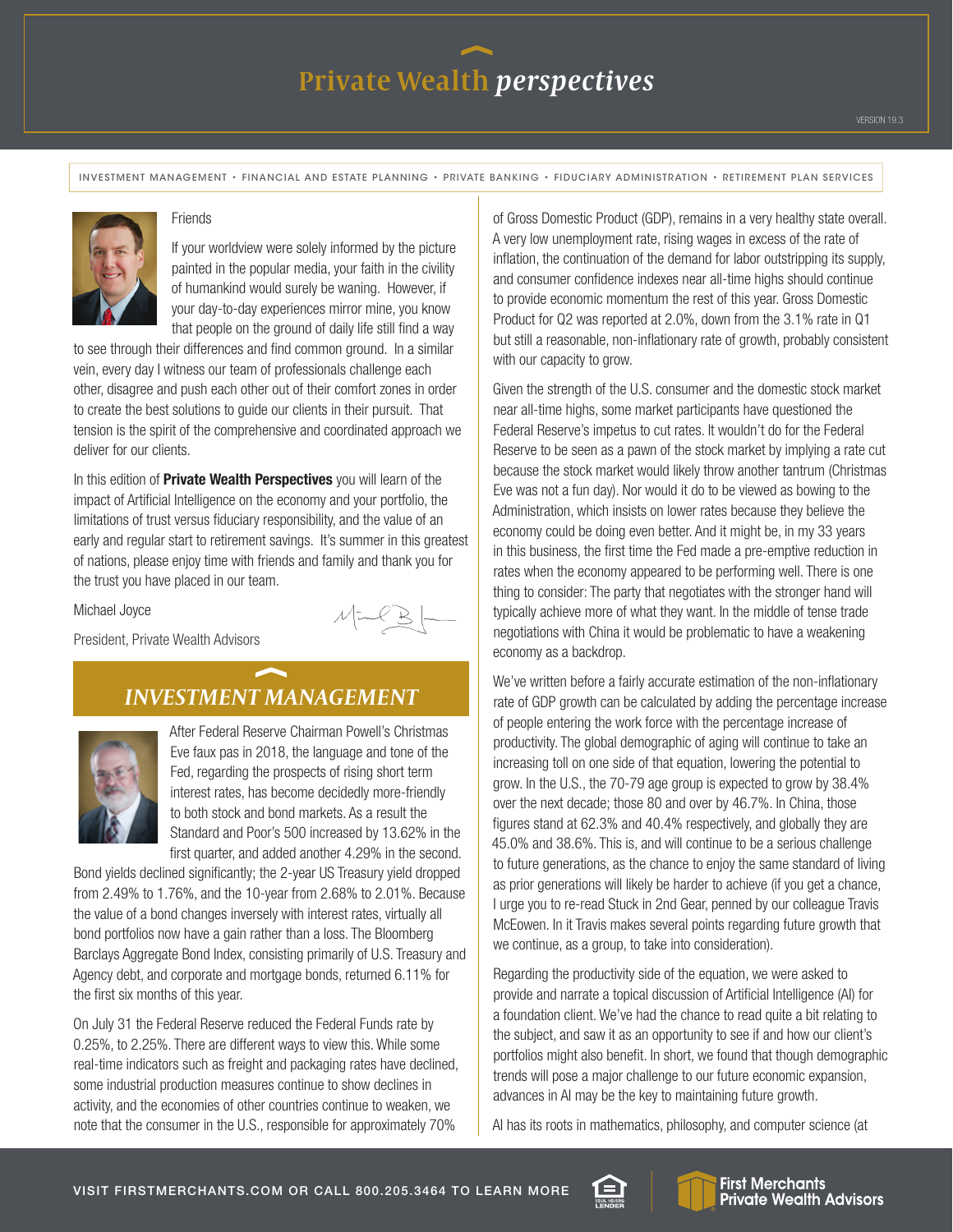# Private Wealth *perspectives*

INVESTMENT MANAGEMENT • FINANCIAL AND ESTATE PLANNING • PRIVATE BANKING • FIDUCIARY ADMINISTRATION • RETIREMENT PLAN SERVICES

some point, ethics will also have to be a goal, if not already). The aim is twofold; one, to provide the means to do increasingly complex, but repetitive tasks very quickly and, two, to be able to process existing information and new information (for instance, changing the direction of a thought process with regards to incoming information or stimulus) much like a human needs to do while driving on an expressway. The former can be described by a chess match between a human chess master and a computer; having predetermined rules and being within the confines of chess pieces that can only move in certain ways, raw blazing computer chip speed can make millions of computations a second, while a human, well, is human. This isn't thought or imagination on the part of the computer, rather overwhelming computational capacity amidst predetermined rules. Game over.

The latter is the topic that's come to the fore and gains a lot of attention. More specifically, can a computer process information (learned and stored, from the past, and newly considered, as the future unfolds) like a human, by having the ability to change direction with regards to new information, and also to learn and teach itself by both disappointments and successes. The idea of an autonomous automobile is a hot topic, and perhaps the best illustration. With slight variance from state-tostate, the rules of the road are defined and can be coded, stored, and digitally accessed virtually simultaneous with the need to do so. The problem is that simply driving to work on any given day has its trials and tribulations, which are random, and can be instantaneous and potentially deadly. Random might, or can be handled by computer capacity and speed; surviving random, instantaneous, and potentially deadly situations depends on everything going right, as in optical/radar recognition, the ability to translate that recognition into a format that queries a database for like situations, resurfaces with a response, which is then translated into a mechanical response like slamming on the brakes. At the moment, autonomous test vehicles have difficulty distinguishing between a human walking in front of the car and an evening newspaper inadvertently blowing in the wind.

To the point, many years ago a picture of the inside of a General Motors assembly plant was on the cover of Barron's magazine. It reflected an enormous room full of yellow robotic welders. My first thought was of the efficiencies gained; they didn't call in sick, they couldn't demand raises or go on strike. But the second thought was also quite clear, that not one of those would ever buy a car. Efficiencies gained and a future sale lost. That hasn't proved to be true, and it is a part of why we believe the pursuit of AI and its potentialities must continue, with all due speed.

If the part of the GDP equation that relates to human effort as a contributing factor to GDP growth has a dim future, and if future

generations wish to enjoy the standard of life their parents and grandparents enjoyed, productivity has to improve. Autonomous cars are but one example. Incredibly fast computer chips, parallel processing, access to large and growing databases, cloud storage which provides and improves access to those databases, advances in algorithms, and an increasing ability to couple algorithms and databases such that they become self-teaching feedback loops can be used in many applications. Such advancements would not necessarily supplant humans, but serve to increase their productivity. As robotic welding machines did not displace all automotive workers, we doubt an economic future aided by AI productivity will result in massive human displacement.

We've enjoyed an incredibly solid year thus far from an investment point-of-view, and see no immediate reason why we won't be writing the same at the end of the year. However, we continue to have almost-grave concerns over the European financial system, which could become a global systemic issue. And the European Central Bank has left them almost bereft of any meaningful response should an issue surface, unless ignoring the problem qualifies as something positive. We will continue to closely monitor this and take active measures if we feel it necessary. As always, we would communicate our actions directly.

Thank you for being a client. We appreciate your confidence in us and the opportunity to be of service and grow our relationship. Best regards…

Jamie D, Wright, CFA

Portfolio Manager, Research Director